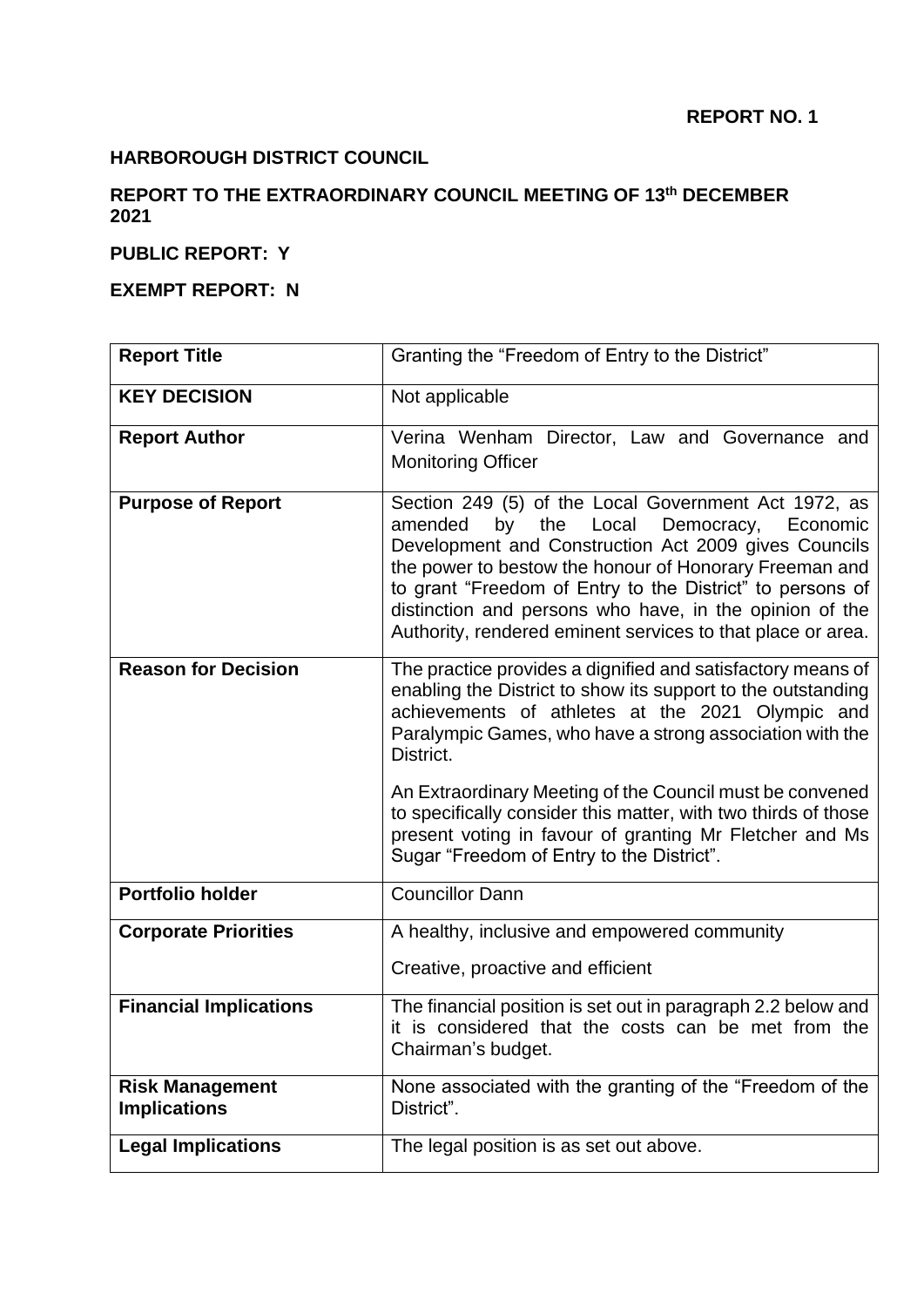| <b>Equality Implications</b>        | None as far as this report is concerned.                                                                                                                                                                                                                                                                                                                 |
|-------------------------------------|----------------------------------------------------------------------------------------------------------------------------------------------------------------------------------------------------------------------------------------------------------------------------------------------------------------------------------------------------------|
| <b>Data Protection Implications</b> | None as far as this report is concerned.                                                                                                                                                                                                                                                                                                                 |
| <b>Consultation</b>                 | Both of the nominees have been contacted and are<br>delighted to be put forward for this award                                                                                                                                                                                                                                                           |
| <b>Appendices</b>                   | Appendix A – Biography of Dylan Fletcher                                                                                                                                                                                                                                                                                                                 |
|                                     | Appendix B – Biography of Laura Sugar                                                                                                                                                                                                                                                                                                                    |
| <b>Background Papers</b>            | Local Government Act 1972 (as amended)                                                                                                                                                                                                                                                                                                                   |
| <b>Options</b>                      | Council is being asked to consider the granting of the<br>"Freedom of the District".                                                                                                                                                                                                                                                                     |
| <b>Recommendations</b>              | 1. That in pursuance of Section 249 of the Local<br>Government Act 1972, as amended by the Local<br>Democracy, Economic Development and Construction<br>Act 2009, Dylan Fletcher and Laura Sugar be admitted<br>as Honorary Freemen of the District of Harborough, in<br>recognition of their achievement in the Tokyo 2021<br>Olympics and Paralympics. |
|                                     | 2. That the Common Seal of the Council be affixed to the<br>certificate to be presented to Dylan Fletcher and Laura<br>Sugar on their admission as Honorary Freemen of the<br>District of Harborough.                                                                                                                                                    |
|                                     | 3. That arrangements be made to formally bestow the<br>honours at Annual Council on the 23rd May 2022.                                                                                                                                                                                                                                                   |

## 1 Key Facts

1.1 Councillor King submitted a Notice of Motion to Council on 27th September 2021 which was carried:

 "Earlier this summer UK athletes had an outstanding Olympic and Paralympic games in Toyko, with a record number of medals being awarded.

 One of those who was successful was former resident of Harborough district, Mr Dylan Fletcher ,who won a Gold medal for sailing, class 49er.

 I would like to move that to show its support to the outstanding achievements of UK athletes, such as Mr Fletcher, who has a strong association with the Harborough district, that this Council :